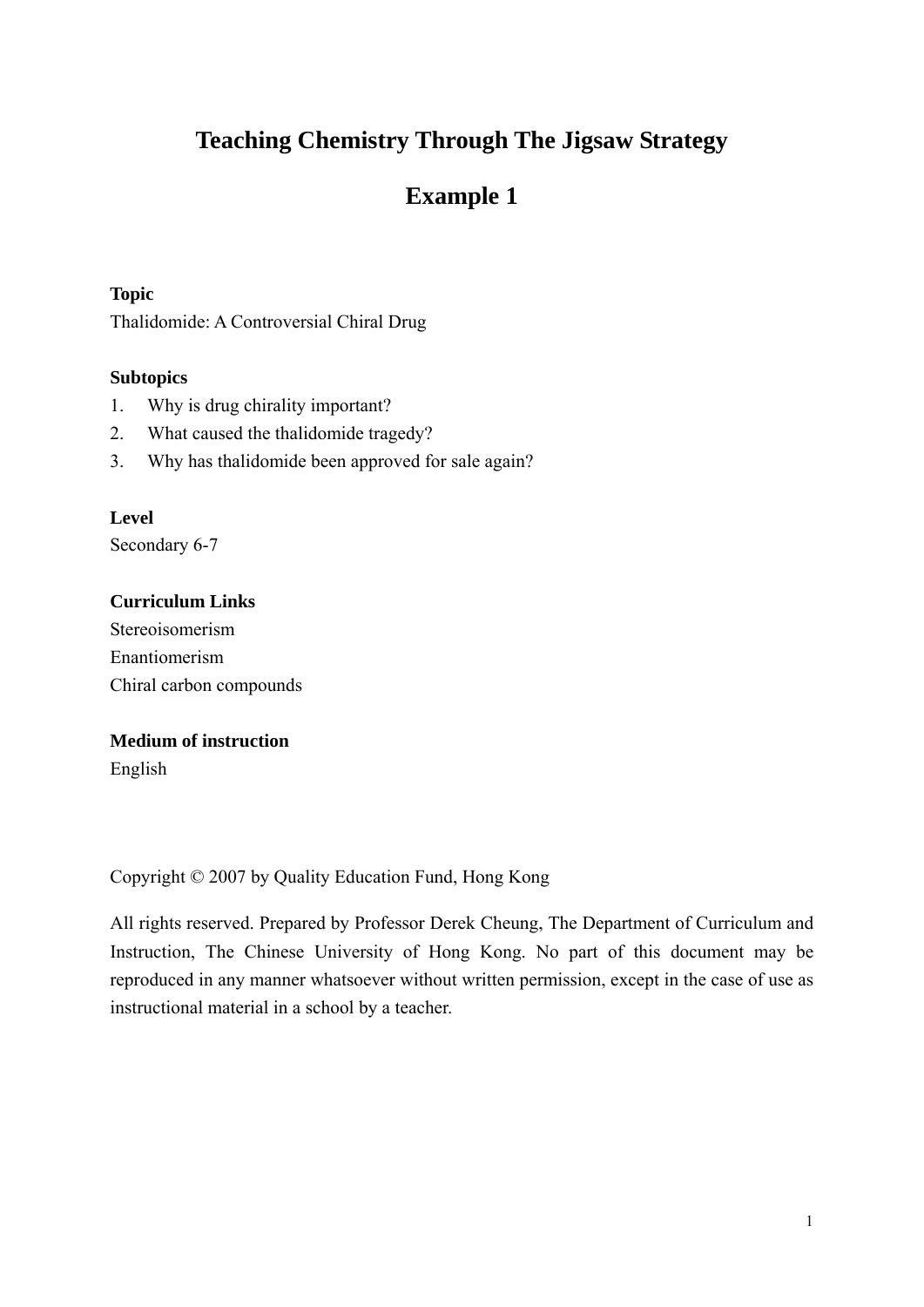#### **1. Why is drug chirality important?**

Enantiomers are optical isomers which are nonsuperimposable mirror-image structures. The property of nonsuperimposability is called chirality. A molecule is chiral if and only if it is not superimposable on its mirror image. The most common chiral centre is carbon. When four nonidentical atoms or groups are attached to a tetravalent carbon, the tetrahedral arrangement of the bonds in space results in two enantiomers. Enantiomers can be distinguished by experiments because they have different ability to rotate a beam of plane-polarized light: to the clockwise direction as a dextrorotatory (+)-enantiomer and to the counterclockwise direction as a levorotatory (-)-enantiomer. A mixture of equal portions (50/50) of the (+) and (-) enantiomers is called a racemic mixture.

In 1957, a pharmaceutical company in West Germany introduced a new drug to the market. It was called thalidomide with molecular formula  $C_{13}H_{10}N_2O_4$ . The drug was sold in 46 countries under at least 37 brand names. Doctors prescribed it as a sedative and sleeping drug for pregnant women. There is one chiral carbon in the thalidomide molecule. The drug was made and marketed as a racemic mixture of the  $(+)(R)$ -thalidomide and  $(-)(S)$ -thalidomide.



Tragically, thalidomide was found to have serious side-effects; thousands of babies were born with missing or abnormal arms, hands, legs, or feet. It was banned by many countries in 1961. Now scientists know that it is the  $(-)(S)$ -thalidomide that caused the severe side-effects. Photos of malformations caused by thalidomide are available at http://www.chm.bris.ac.uk/ motm/thalidomide/first.html.

The action of drugs is usually explained using the receptor theory. Receptors are protein molecules in our body. Because protein molecules are chiral, they have different reaction with the two enantiomers of a chiral drug. In the 1950s, pharmacists and doctors did not know that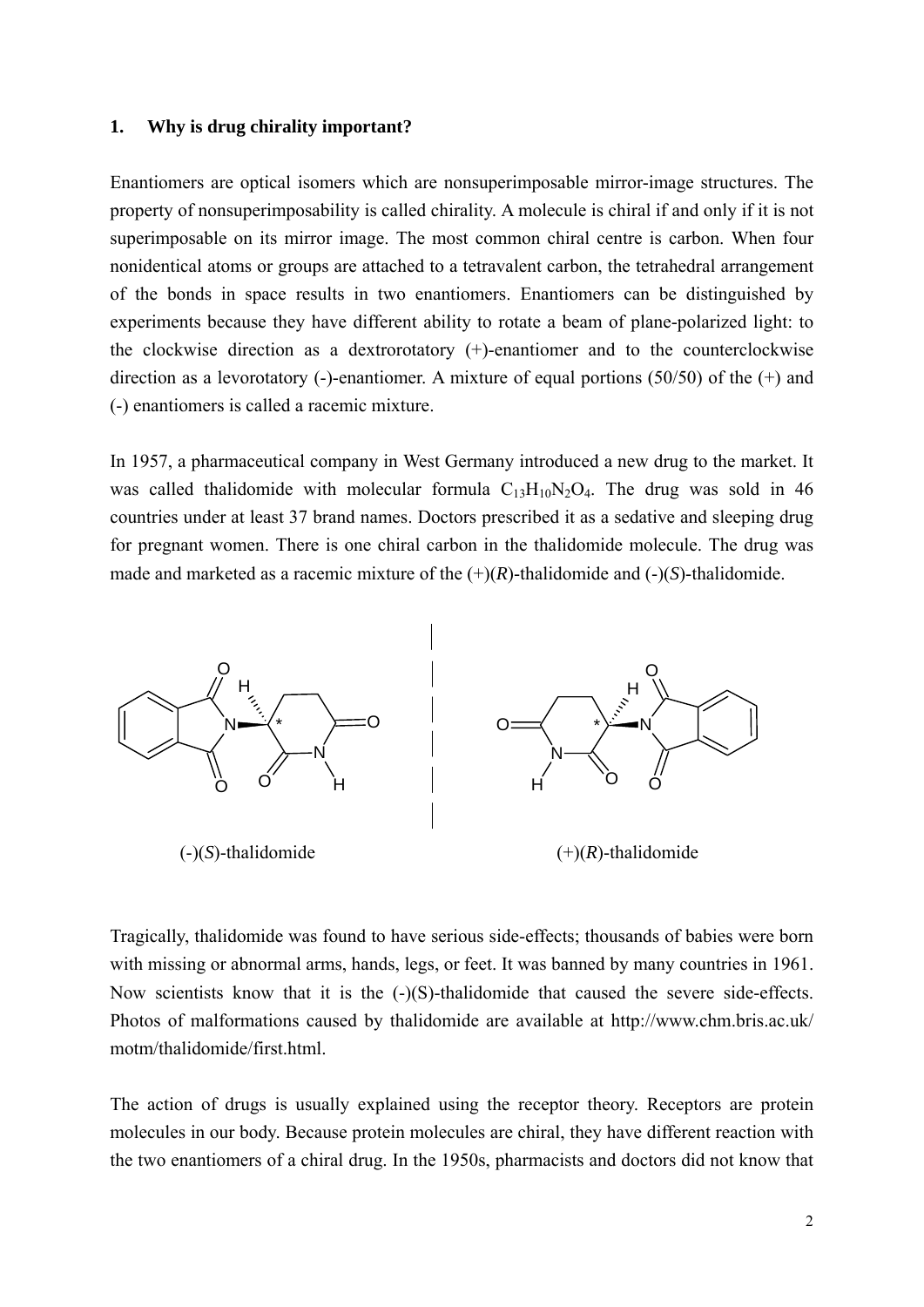the  $(+)(R)$ -thalidomide is an effective sedative, whereas the  $(-)(S)$ -thalidomide is a teratogen (a substance affecting the development of the foetus and causing structural or functional disability). Therefore, the enantiomeric composition of a chiral drug is a critically important issue in drug development. The thalidomide tragedy forced drug companies to reconsider enantiomers as separate molecules rather than just different forms of the same drug.

Not all drug molecules are chiral. Chiral drugs that are produced by chemical synthesis are usually a racemic mixture. Currently, regulatory guidelines do not prohibit the development of racemates of chiral drugs. However, drug companies should investigate the properties of each enantiomer of a new chiral drug before they introduce it to the market.

## **Questions**

- 1. Why is thalidomide chiral?
- 2. Why are drug molecules often chiral in order to have positive effects in humans?
- 3. What should drug companies consider when they develop and market new chiral drugs?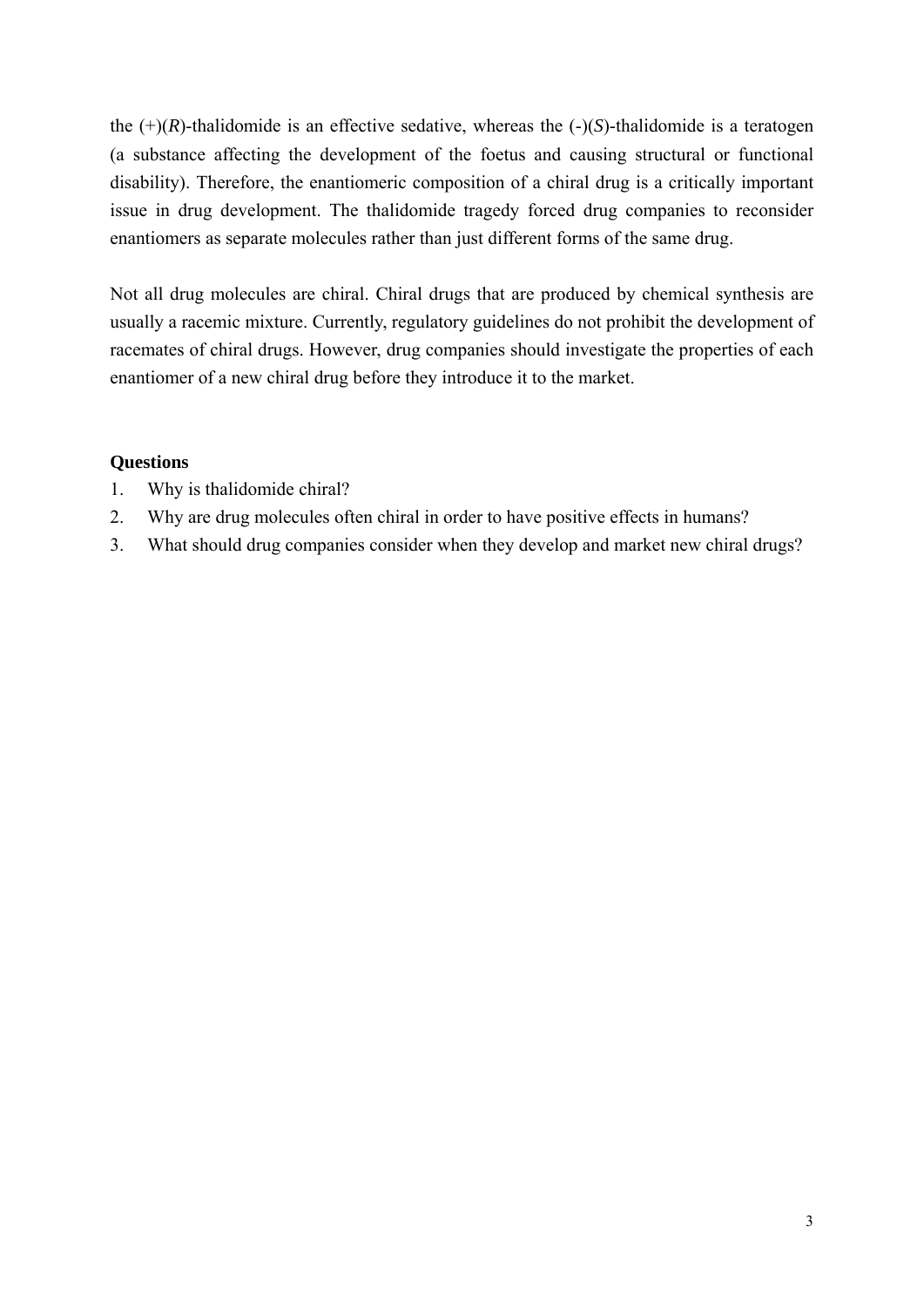### **2. What caused the thalidomide tragedy?**

Thalidomide,  $C_{13}H_{10}N_2O_4$ , was first synthesized by a small drug company, Chemie Grünenthal, in West Germany in 1953. Chemie Grünenthal patented the thalidomide molecule and began searching for a disease that it could cure. It was first recommended for the treatment of epilepsy (a disease of the nervous system causing a person to fall unconscious). Trials indicated that thalidomide could not prevent convulsions, but epilepsy patients reported experiencing a good sleep.

In 1957, thalidomide was introduced to the West German market and it did not require a doctor's prescription. Actually, nothing was known about the pharmaceutical effects of thalidomide at the time of its marketing. By 1961 thalidomide was the best-selling sleeping pill in West Germany and the UK. Thalidomide was also found to prevent nausea due to pregnancy. It was promoted by Chemie Grünenthal as a completely safe drug for pregnant women.

In 1960, harmful side effects of thalidomide were reported. Patients' nerves in their hands and feet deteriorated. Worse still, thalidomide was later found to cause severe birth defects when taken by pregnant women. Babies were born with hands and feet protruding directly from their torsos, a condition known as phocomelia. Others had limbless trunks with toes extending from their hips; others were born with just a head and a torso; still others had abnormal internal organs such as heart and kidney. It is estimated that anywhere from 8,000 to 80,000 deformed babies were born in Europe. Many died at birth due to their defects. In November 1961, thalidomide was withdrawn from the German market. The drug was not banned worldwide until 1962. Photos of malformations caused by thalidomide are available at the following websites:

> http://www.thalidomide.org/default\_eng.asp?menyid=9&linkid=43 http://www.thalidomide.ca/en/information/brochure1.html

Thalidomide was sold as the racemic mixture of enantiomers.  $(+)(R)$ -thalidomide is a sedative, but (-)(S)-thalidomide is a teratogen (i.e., a drug which can harm a foetus in the womb). (-)(S)-thalidomide inhibits new blood vessel growth. This is detrimental to a foetus because new blood vessels provide a "road map" for the growth of limbs and organs during the development of a foetus.

The mechanism of action of  $(-)(S)$ -thalidomide is not fully understood. More than 30 mechanisms have been proposed to explain the teratogenic action of (-)(S)-thalidomide. Some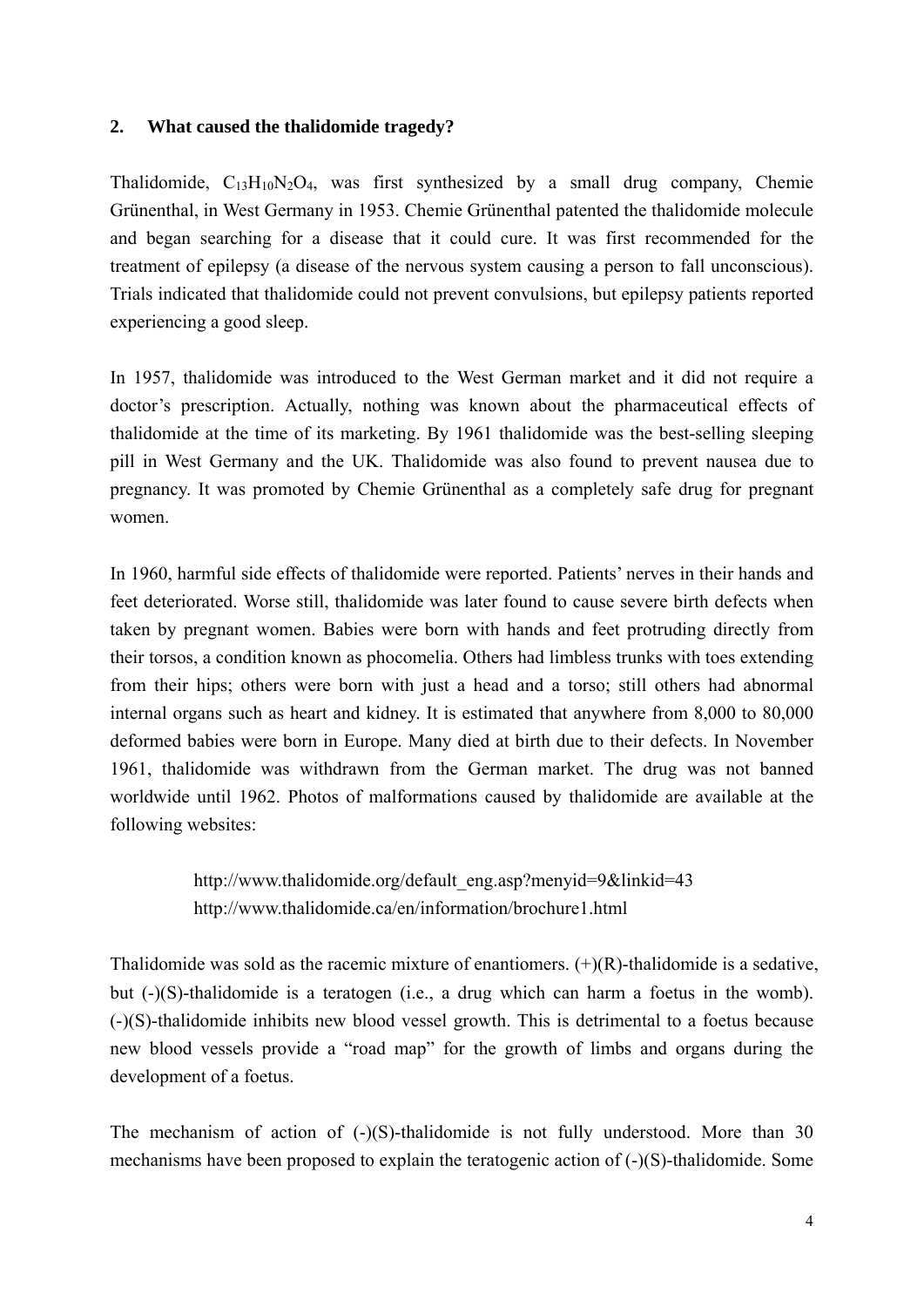scientists have proposed that  $(-)(S)$ -thalidomide or one of its metabolites might exert its adverse effects by blocking the genes coding for some essential proteins.



Thus, (-)(S)-thalidomide is the unwanted enantiomer. You might think that drug companies can simply purify the racemic mixture and give patients only the  $(+)(R)$ -thalidomide. Unfortunately, the answer is not that simple. Human liver contains an enzyme that can convert  $(+)(R)$ -thalidomide to  $(-)(S)$ -thalidomide. Therefore, even administration of enantiomerically pure  $(+)(R)$ -thalidomide results in a racemic mixture.

## **Questions**

- 1. What are the harmful side effects of the chiral drug Thalidomide?
- 2. Why can thalidomide cause birth defects?
- 3. If doctors prescribe the pure  $(+)(R)$ -thalidomide only, could the harmful side effects of thalidomide be avoided? Why?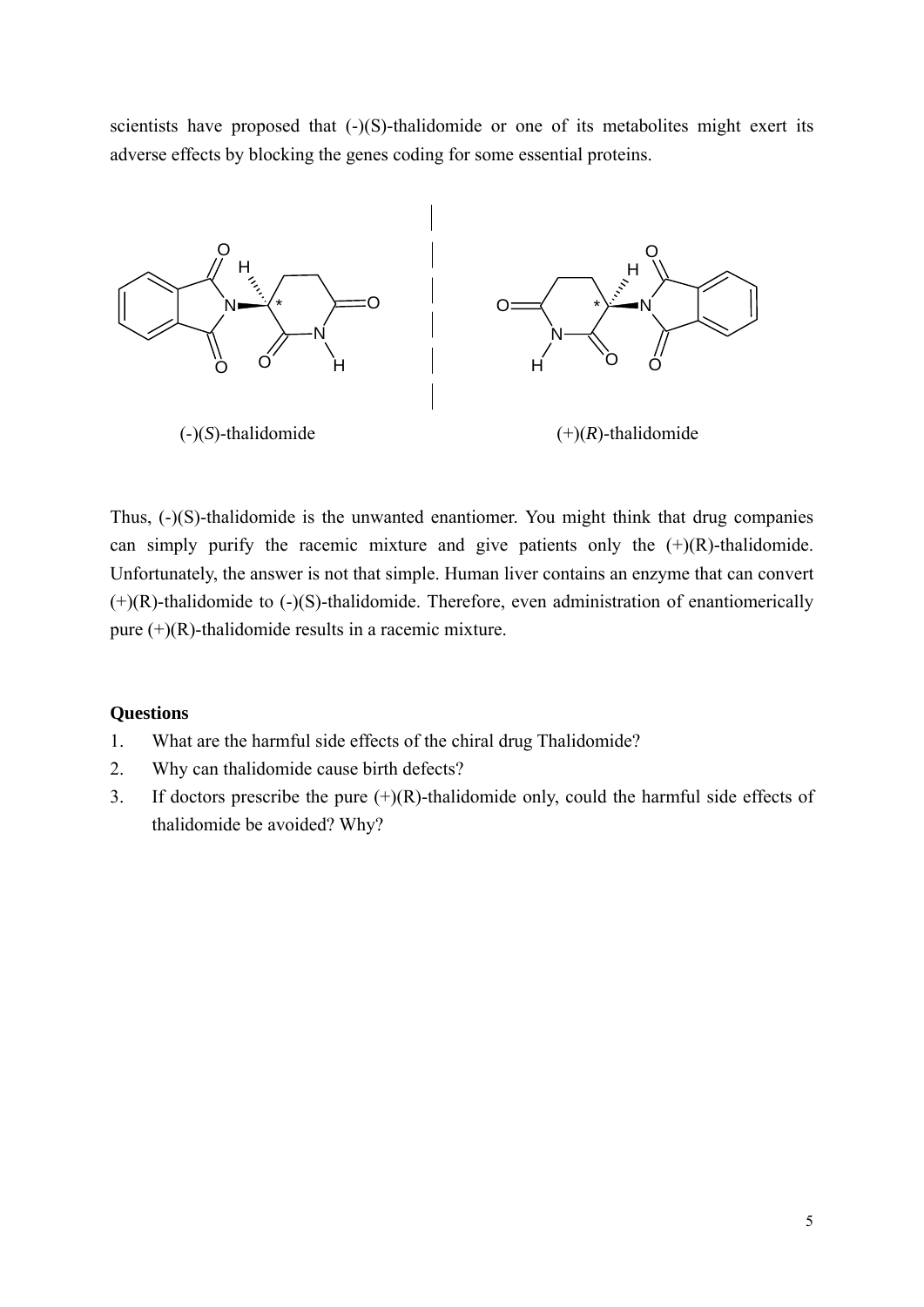## **3. Why has thalidomide been approved for sale again?**

In the 1950s and 1960s, thousands of babies were born without arms and legs in Europe. The tragedy was caused by the side effects of a chiral drug called Thalidomide  $(C_{13}H_{10}N_2O_4)$ synthesized by the drug company Chemie Grünenthal in West Germany. Some babies were also born blind or deaf. Other harmful side effects of thalidomide include:

- Spinal cord defects
- Absent or abnormal external ears
- $\bullet$  Heart, kidney, and genital abnormalities
- Abnormal formation of the digestive system



Thalidomide

Thalidomide, originally used as a sedative for pregnant women, was banned worldwide by WHO (World Health Organization) in 1962. Now doctors know that the greatest risk of thalidomide-induced birth defects is in the first 1-2 month of pregnancy, before a woman may recognize that she is pregnant. Photos of malformations caused by thalidomide are available at http://news.bbc.co.uk/2/hi/health/202713.stm.

However, the ban of thalidomide was lifted in 1985 by WHO. Between 1969 and 1995, 34 cases of thalidomide-induced birth defects were found in South America. Chemie Grünenthal sold 4,000 pills to Hong Kong during the years 1985 to 1992 with the brand name Poli-Gripan.

In July, 1998, the Food and Drug Administration in the USA approved it for the treatment of erythema nodosum leprosum (ENL, an inflammatory complication of leprosy). The drug does not kill the bacteria that cause leprosy, but it does change the body's immunological response to those bacteria. Thalidomide can decrease the level of TNF-α (tumour necrosis factor alpha) in ENL patients. TNF- $\alpha$  is responsible for the tissue inflammation in ENL patients. WHO does not recommend the use of thalidomide to treat ENL because there are other drugs that work just as well as thalidomide but do not cause birth defects. However, thalidomide is easy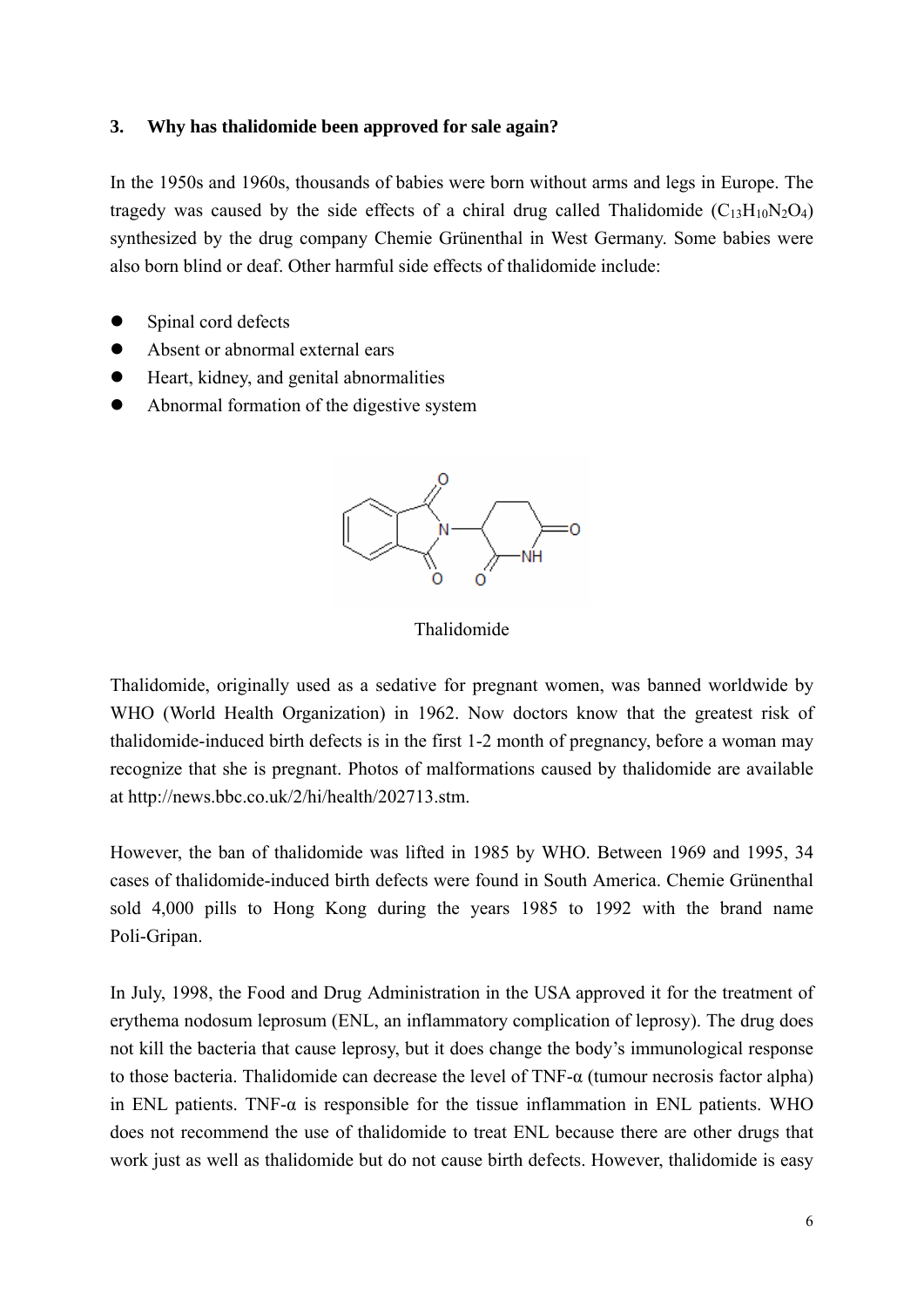to produce at a very low cost. This is the main reason why it is often used in the treatment of ENL in many countries.

In May, 2006, the US Food and Drug Administration also granted approval for thalidomide in combination with another drug called dexamethasone for the treatment of multiple myeloma (a bone marrow cancer). It was approved under accelerated approval regulations which require further clinical trials to demonstrate thalidomide's benefit in the treatment of multiple myeloma.

The Chemie Grünenthal patent on thalidomide has expired. Today it is legal for anyone to synthesize thalidomide. In the USA, Celgene Corporation sells thalidomide under the trade name "Thalomid". Celgene is allowed to market it only under a special restricted distribution program approved by the US Food and Drug Administration. It is called the "System for Thalidomide Education and Prescribing Safety (STEPS)." Only prescribers and pharmacists registered with the STEPS program are allowed to prescribe and dispense Thalomid. Patients must be advised of, agree to, and comply with the requirements of the STEP program to receive Thalomid.

Today, thalidomide is used experimentally in all continents to treat various cancers and inflammatory diseases. They are particularly interested in the following three properties of thalidomide:

- Inhibition of the growth of new blood vessels
- Activation of human immune system
- Anti-inflammatory effects

For example, some drug manufacturers are conducting trials to see if thalidomide can cure breast, prostate, brain, lung and pancreatic cancer. Because thalidomide can inhibit new blood vessels forming in and around tumors, doctors hope that the drug can kill tumors directly by shutting down the blood supply to them. Also, thalidomide is being investigated as a treatment for AIDS (acquired immune deficiency syndrome). More than a million people a year die from AIDS as a result of infection with HIV (human immunodeficiency virus). Some AIDS sufferers cannot eat due to painful ulcers in the mouth and esophagus. Clinical trials indicated that thalidomide may help AIDS patients by reducing their ulcers.

However, thalidomide victims are very concerned about the return of this drug. One of the reasons is that the control of the intake of thalidomide during early pregnancy is very difficult because most pregnancies are unintended. Taking even one thalidomide pill (e.g., one capsule